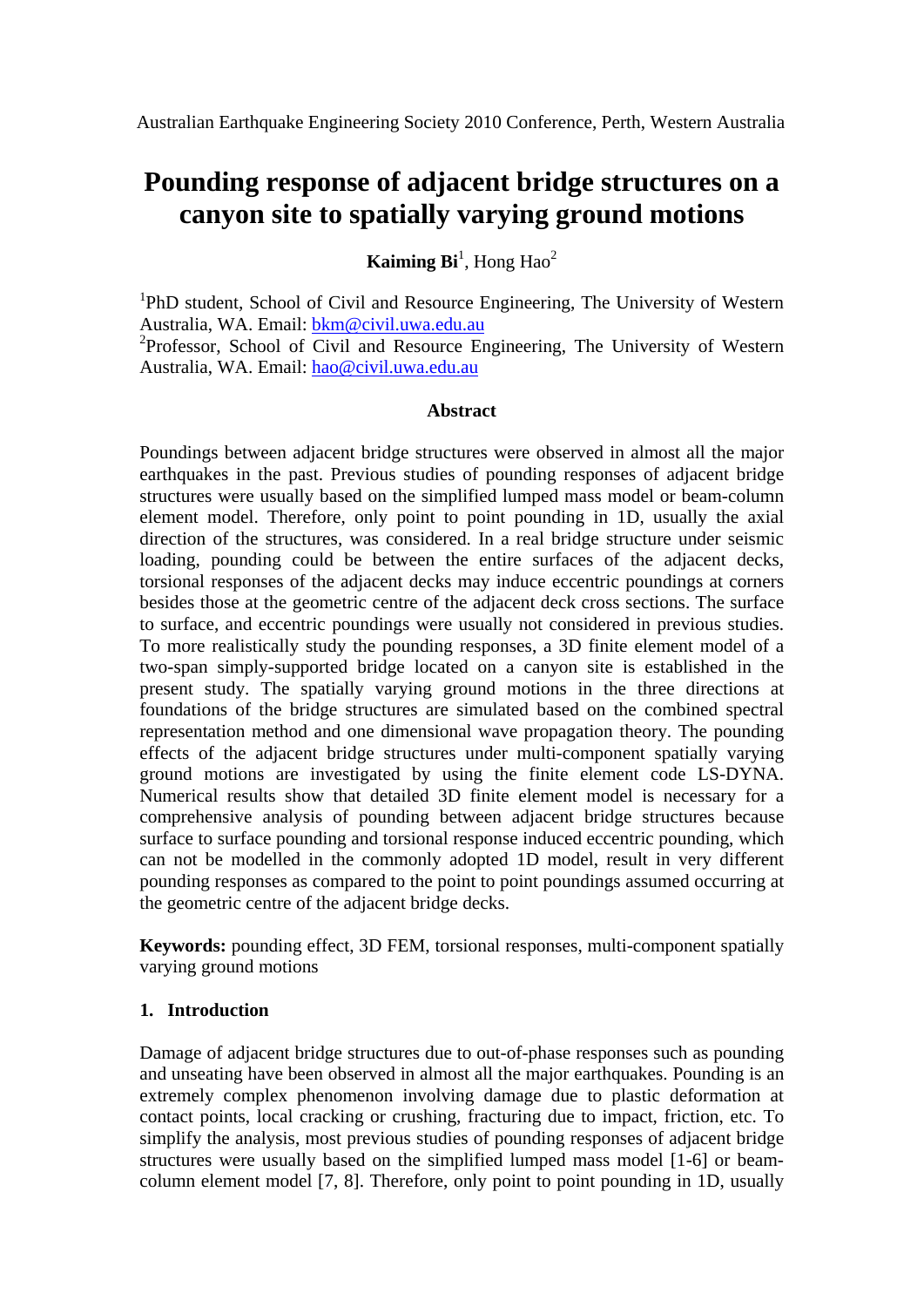the axial direction of the structures, was considered. In a real bridge structure under seismic loading, pounding could be between the entire surfaces of the adjacent structures, torsional responses may also induce additional poundings at corners of the adjacent decks besides those at the geometric centre of the deck cross sections. To more realistically study the pounding phenomenon between adjacent bridge structures, a detailed 3D finite element analysis is necessary. Zanardo et al. [9] modelled the box-section bridge girders with shell elements and piers with beamcolumn elements, and carried out a parametrical study of pounding phenomenon of a multi-span simply-supported bridge with base isolation devices. Julian et al. [10] evaluated the effectiveness of cable restrainers to mitigate earthquake damage through connection between isolated and non-isolated sections of curved steel viaducts using three-dimensional non-linear finite element response analysis. Although 3D FE model of bridge structures were developed in those two studies [9,10], the surface to surface pounding were not considered. The pounding phenomenon in these studies was simulated by the contact elements which linked the external nodes of adjacent segments together. Zhu et al. [11] proposed a 3D contact-friction model to analyse pounding between bridge girders. They also analysed the effectiveness of different countermeasures to mitigate detrimental pounding between girders of a three-span steel bridge [12]. This latter method, however, could not model material nonlinearities during contacts, and the task to search contact pairs is very time consuming and the searching algorithm is relatively complicated. More recently, Jankowski [13] analyzed the earthquake-induced pounding between the main building and the stairway tower of the Olive View Hospital based on the non-linear finite element method (FEM), and concluded that the use of FEM with a detailed representation of the geometry and the non-linear material behaviour makes the study of the earthquake-induced poundings more reliable than using discrete lumped mass or beam-column element models. To the best knowledge of the authors, the study of surface to surface, and torsional response induced eccentric pounding between adjacent bridge structures based on a detailed 3D FEM has not been reported yet.

 In the present study, the pounding response between the abutment and the bridge deck and between two adjacent bridge decks of a two-span simply-supported bridge located on a canyon site is investigated. The detailed 3D finite element model of the bridge is constructed by using finite element code ANSYS [14]. LS-DYNA [15] is then employed to calculate the structural responses. The three-directional spatially varying ground motions at different foundations of the bridge are simulated based on the combined spectral representation method and one dimensional wave propagation theory [16]. The influence of pounding effect is investigated in detail. It should be noted that the material non-linearities and pounding induced local damage are not considered in the present study, which will be included in the subsequent studies.

#### **2. Bridge and ground motion model**

Figure 1(a) shows the elevation view of a two-span simply-supported bridge crossing a canyon site. The box-section bridge girders with the cross section shown in Figure 1(b) have the same span length of 50m. The Young's modulus and density of the bridge girders are  $3.45 \times 10^{10}$  Pa and 2500 kg/m<sup>3</sup>, respectively. The L-type abutment is 8.1m long in transverse direction and its cross section is shown in Figure 1(c). The height of the rectangular central pier is 20m, with the cross section shown in Figure 1(d). The materials for the two abutments and the pier are the same, with Young's modulus and density of  $3.0 \times 10^{10}$  Pa and 2400 kg/m<sup>3</sup>, respectively. The two bridge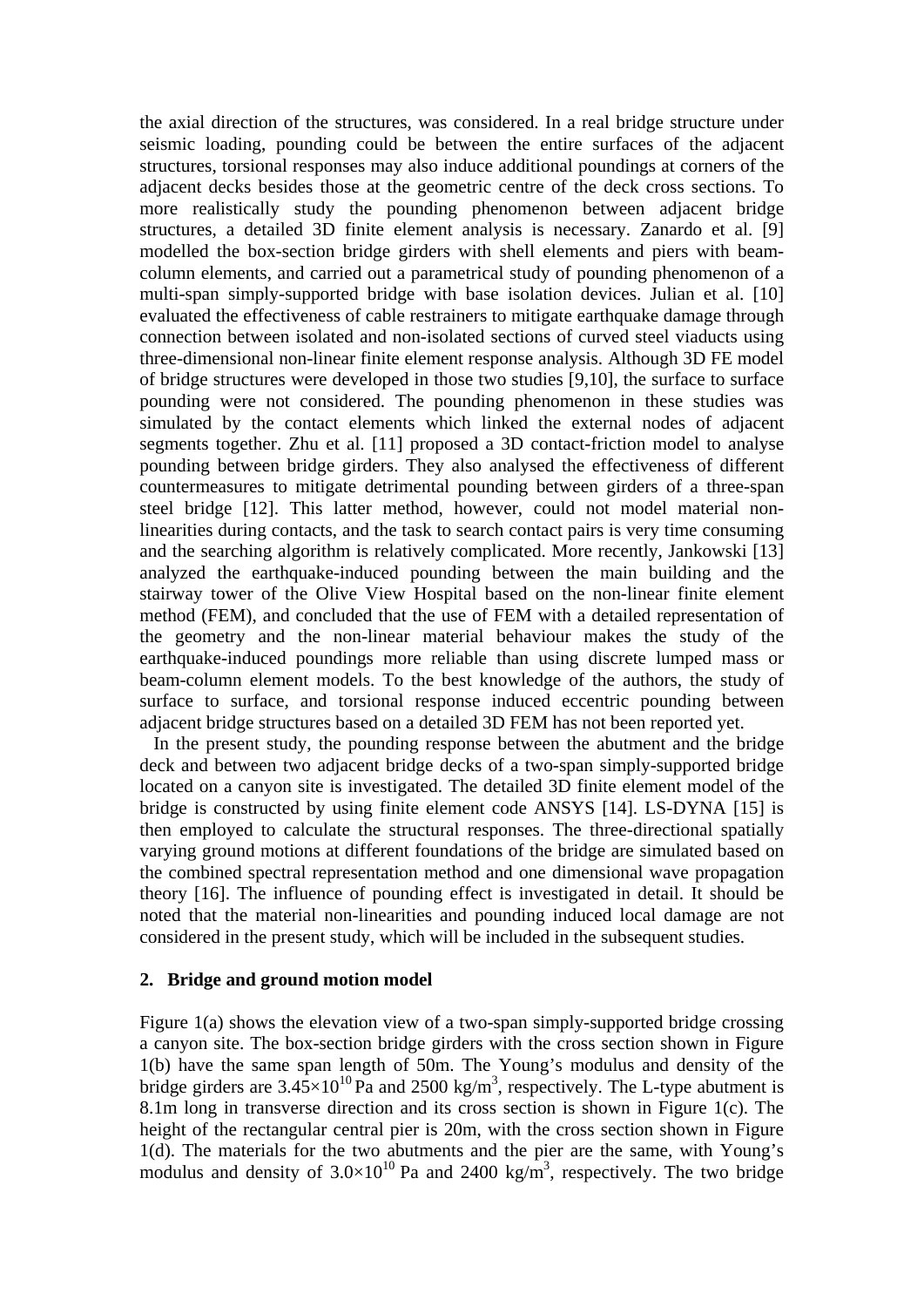girders are supported by 8 high-damping rubber bearings. The horizontal effective stiffness and equivalent damping ratio of a bearing are  $2.33 \times 10^7$  N/m and 0.14 respectively [2, 9]. The stiffness of the bearing in the vertical direction is much larger than those in the horizontal directions, and is assumed to be  $1.87\times10^{10}$  N/m [9]. To allow for contraction and expansion of the bridge decks from creep, shrinkage, temperature fluctuations and traffic without generating constraint forces in the structure, a 5cm expansion joint is introduced between the abutments and the bridge decks and between the adjacent bridge decks. It is noted that the lateral side stoppers, which are usually installed in real engineering practice, are not considered in the model. The bridge girders can vibrate freely in the lateral direction (z direction) when poundings are not involved.



Figure 1. (a) Elevation view of the bridge, (b) Cross-section of the bridge girder, (c) Cross-section of the abutment and (d) Cross-section of the pier (unit: cm).

 The bridge locates on a canyon site, consisting of horizontally extended soil layers on a half-space (base rock). The foundations of the bridge are assumed rigidly fixed to the ground surface and soil-structure interaction (SSI) is not involved. Points A, B and C are the three bridge support locations on the ground surface, the corresponding points on the base rock are A', B' and C'.

 The 3D finite element model of the bridge is constructed by using the finite element code ANSYS [14]. The bridge girders, abutments and pier are modelled by eight-node solid elements. The bearings are modelled by the spring-dashpot elements. The detailed geometric characteristics in Figure 1 and the material properties have been implemented in the model. 85428 nodes and 59824 elements are included in the finite element model. Figure 2 shows the first four vibration frequencies and the corresponding mode shapes of the bridge. As shown, the first four vibration frequencies of the bridge are 1.018, 1.138, 1.254 and 1.313Hz for the in-phase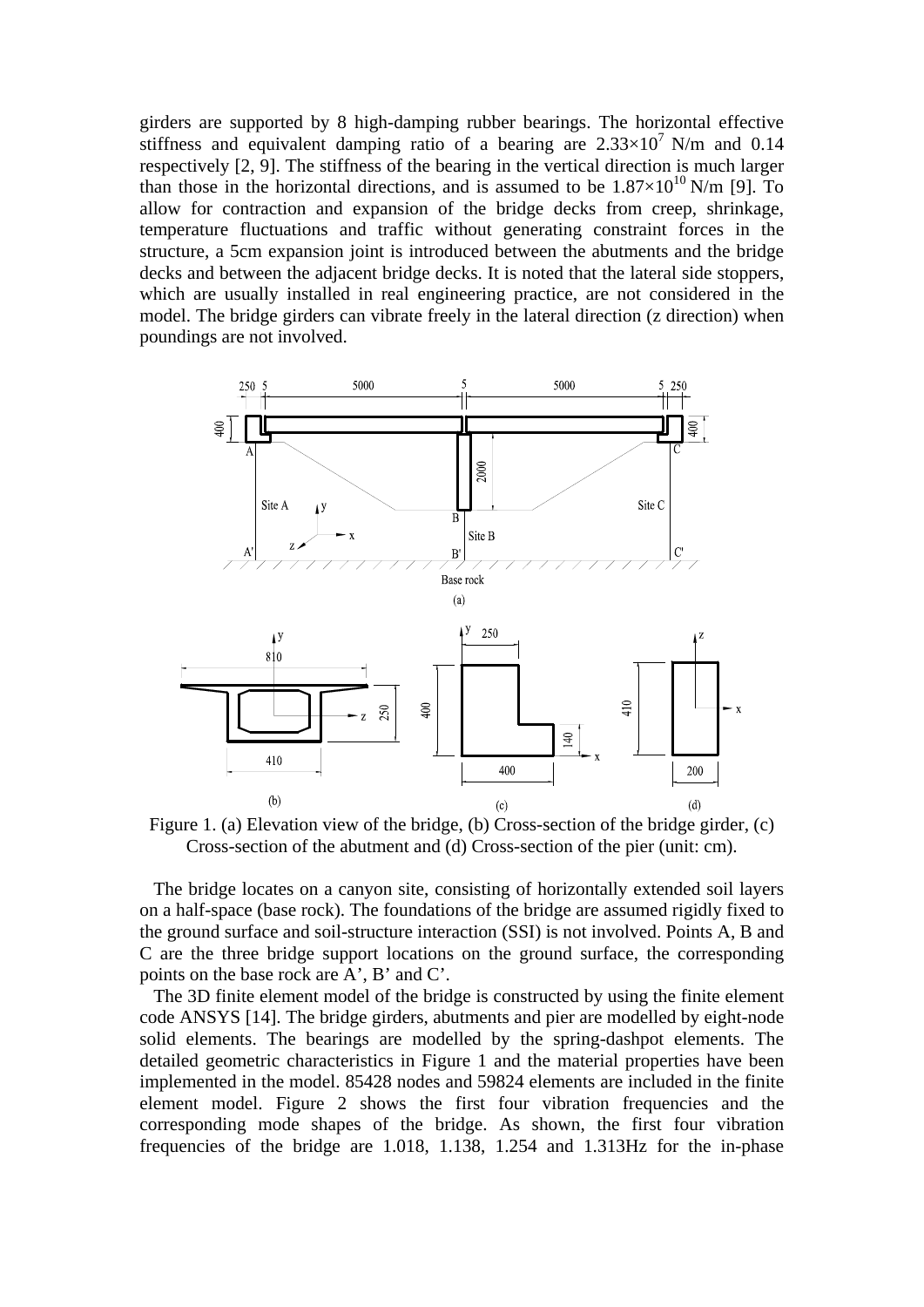longitudinal (x direction), in-phase transverse (z direction), out-of-phase transverse and out-of-phase longitudinal vibrations, respectively.



Figure 2. First four vibration frequencies and modes of the bridge

 Rayleigh damping is assumed in the model to simulate energy dissipation during structural vibrations. By assuming a structural damping ratio of 5%, and with the first two vibration frequencies in Figure 2, the mass matrix multiplier is 0.3376 and the stiffness matrix multiplier is 0.0074 in the present study.

 Poundings may occur between the abutment and the bridge girder and/or between two adjacent bridge girders. The treatment of sliding and impact along interfaces of different elements is an important issue in finite element modelling. To realistically consider the poundings between entire surfaces of adjacent structures, the contact type of \*CONTACT\_AUTOMATIC\_SURFACE\_TO\_SURFACE in LS-DYNA [15] is employed in the simulations. The Coulomb friction coefficient of 0.5 is assumed in the analysis [13].

 In the present study, only one soil layer is considered and soil conditions for the three sites are assumed to be the same with the corresponding parameters for the base rock and soil shown in Table I. Soil depths for the three sites are 48.6, 30 and 48.6m respectively. The horizontal in-plane, horizontal out-of-plane and vertical in-plane spatially varying ground motions at different supports of the bridge are stochastically simulated based on the combined spectral representation method and one dimensional wave propagation theory [16], and are applied simultaneously to the longitudinal, transverse and vertical directions of the bridge. Figure 3 shows the spatially varying displacements at different supports in the three directions.

| Type      | Density $(kg/m^3)$ | Shear modulus (MPa) | Damping ratio | Poisson's ratio |
|-----------|--------------------|---------------------|---------------|-----------------|
| Base rock | 2500               | 1800                | 0.05          | 0.33            |
| Soil      | 2000               | 320                 | 0.05          | 0.4             |

Table I. Parameters for local site conditions.

#### **3. Numerical results**

The earthquake-induced responses of the two-span simply-supported bridge shown in Figure 1 are investigated in this section. The time step of  $\Delta t = 0.002$  s is used in the present study. This time step guarantees numerical stability and accuracy based on the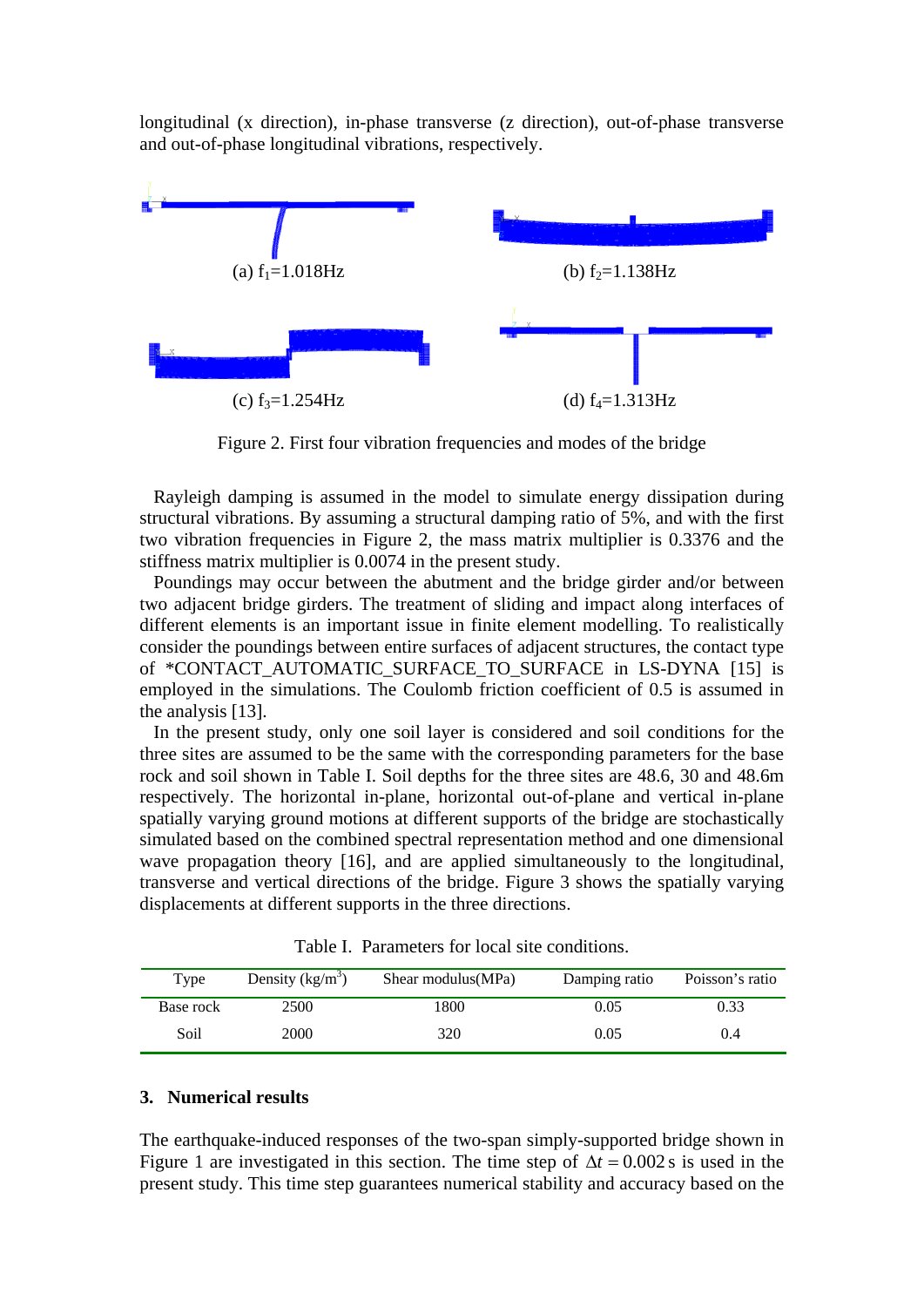preliminary simulations, which are not shown here for page limitation. For comparison purpose, the case without pounding is also considered, which is achieved by assuming the separation gaps between the abutments and the girders and between two adjacent girders are large enough so that pounding phenomenon can be completely precluded and the structure vibrates freely. To obtain a less biased estimation, 3 sets of spatially varying ground motions are used, the results presented here are the assembled-mean responses.

 Poundings may occur between the abutments and bridge girders and between two bridge girders as mentioned above. Though the bridge considered in the present paper is a symmetrical structure, the responses of different parts will be different owing to ground motion spatial variations and pounding effects. To obtain a general idea of the earthquake-induced structural responses, the following 12 nodes as shown in Figure 4 are selected to examine the results. The peak responses, which are mostly concerned in engineering practice, are listed in Table II, where the torsional responses is illustrated by the relative longitudinal displacements between the inside node and corresponding outside node at the same section.



Figure 3. Spatially varying displacements.



Figure 4. Different nodes examined in the present study.

 It can be noted in Table II that the responses of the abutments are almost unaffected by pounding. This is because the abutment is quite rigid compared to the adjacent girder. Similar observations were obtained by Maragakis et al. [17], who investigated the influences of abutment and deck stiffness, gap, and deck to abutment mass ratio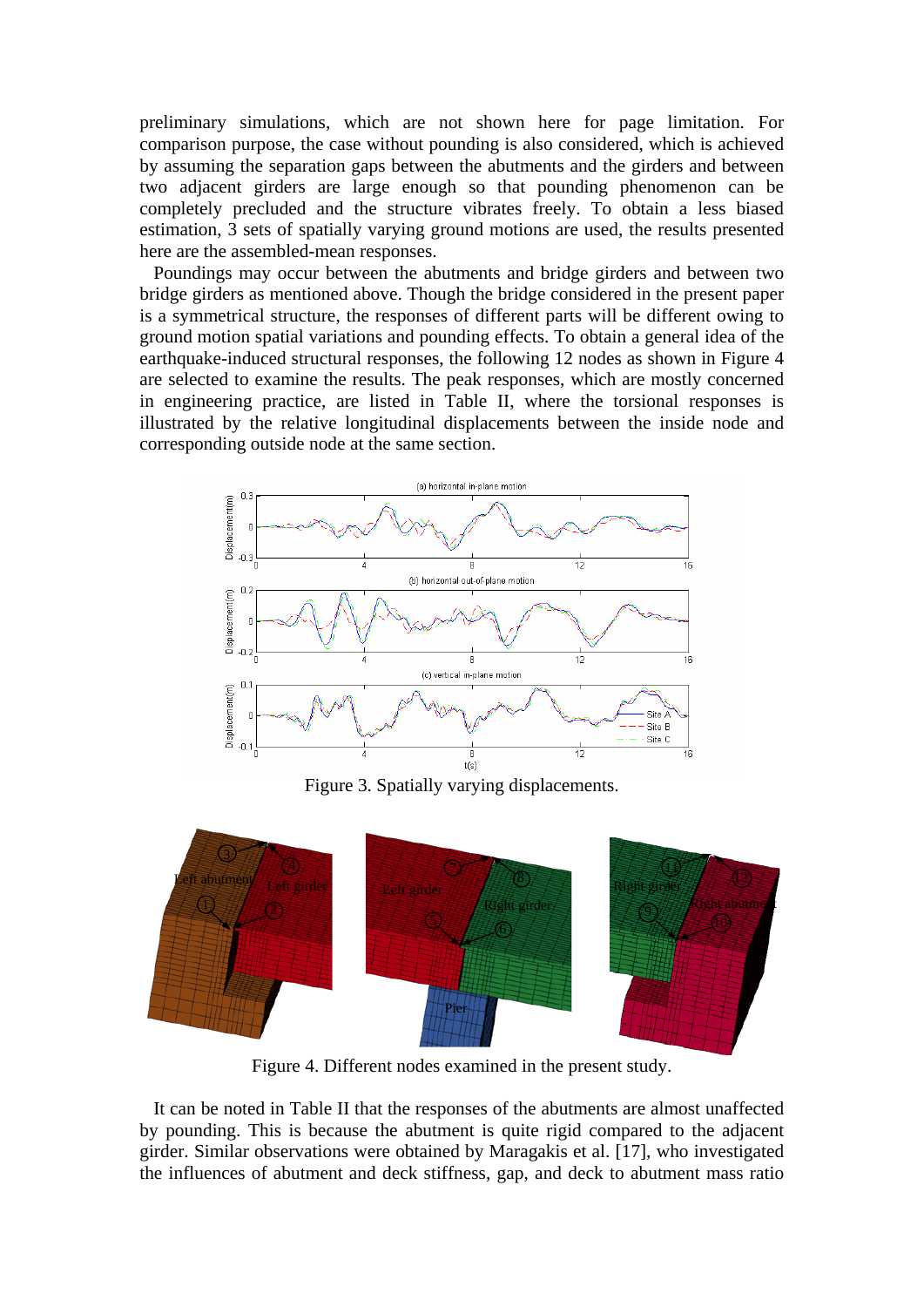on the pounding responses between abutments and bridge decks, and concluded that pounding effect on rigid abutment is not evident. The influence of collisions on the girder response is, however, significant. Poundings usually result in smaller displacements in the longitudinal direction. This is because the rigid abutment acts as a constraint to the flexible girder. For the displacements in the transverse and vertical directions, smaller values are also observed when poundings are involved. This may be because of the friction forces between the adjacent surfaces during poundings, which reduces the displacement responses of the bridge structures in the transverse and vertical directions. Pounding effects, however, result in larger torsional responses as shown in the last two columns of Table II. This is because spatially varying ground motions cause torsional responses of the deck, which results in unsymmetrical pounding forces over the deck surface. The eccentric pounding in turn further intensifies the torsional responses.

| Node           | Longitudinal |         | Transverse |         | Vertical |         | Torsional |         |
|----------------|--------------|---------|------------|---------|----------|---------|-----------|---------|
|                | with         | Without | with       | without | with     | without | with      | Without |
| 1              | 0.181        | 0.182   | 0.135      | 0.135   | 0.072    | 0.072   | 0.0045    | 0.0002  |
| 3              | 0.182        | 0.182   | 0.135      | 0.135   | 0.072    | 0.072   |           |         |
| $\overline{2}$ | 0.210        | 0.274   | 0.184      | 0.207   | 0.098    | 0.186   | 0.0418    | 0.0373  |
| $\overline{4}$ | 0.217        | 0.287   | 0.184      | 0.206   | 0.102    | 0.161   |           |         |
| 5              | 0.208        | 0.266   | 0.270      | 0.263   | 0.100    | 0.201   | 0.0354    | 0.0304  |
| 7              | 0.209        | 0.275   | 0.269      | 0.262   | 0.104    | 0.129   |           |         |
| 6              | 0.233        | 0.272   | 0.241      | 0.293   | 0.136    | 0.133   | 0.0371    | 0.0321  |
| 8              | 0.237        | 0.261   | 0.240      | 0.292   | 0.138    | 0.143   |           |         |
| 9              | 0.226        | 0.267   | 0.179      | 0.200   | 0.096    | 0.109   | 0.0454    | 0.0371  |
| 11             | 0.220        | 0.255   | 0.178      | 0.197   | 0.112    | 0.107   |           |         |
| 10             | 0.179        | 0.179   | 0.119      | 0.119   | 0.067    | 0.067   | 0.0024    | 0.0001  |
| 12             | 0.179        | 0.179   | 0.119      | 0.119   | 0.067    | 0.067   |           |         |

Table II. Influence of pounding effect on the mean peak displacements (m).

 It also can be seen from the table that the maximum torisonal response can be as large as the gap size, i.e. 5cm in the present study, implying the occurrence of torsional response induced eccentric poundings at the corner points of the bridge deck indicated in Figure 4. To examine the occurrence of poundings, the longitudinal displacements of nodes 1 and 2 and node 3 and 4 are plotted in the same figure with the displacements of nodes 1 and 3 shifted by the initial gap of 5cm. Thus, in these figures, the instants where the displacements of the two adjacent points coinciding with each other indicate the occurrence of poundings. As shown in Figure 5(a), node 1 and node 2 come into contacts 15 times, at the time instant at 3.26, 5.29, 6.29, 6.68, 7.30, 7.72, 8.20, 8.63, 9.13, 9.66, 11.13, 11.89, 12.44, 13.70 and 14.26s. Whereas for nodes 3 and 4, the poundings at 6.29, 11.89 and 12.44s do not occur, but two more collides can be observed at 3.76 and 13.20s. Since these points locate at the opposite corners of the bridge deck cross section, pounding at these points occurring simultaneously implies the entire cross sections are in contact, i.e., surface to surface pounding occurs. Otherwise, they are torsional response induced eccentric poundings. In this example, pounding occurring at 6.29s, 11.89s and 12.44s are eccentric pounding between nodes 1 and 2, and those at 3.76s and 13.20s are eccentric pounding between nodes 3 and 4. Torsional response induced eccentric pounding between other corner points shown in Figure 4 are also observed. Owing to page limit, they are not shown here.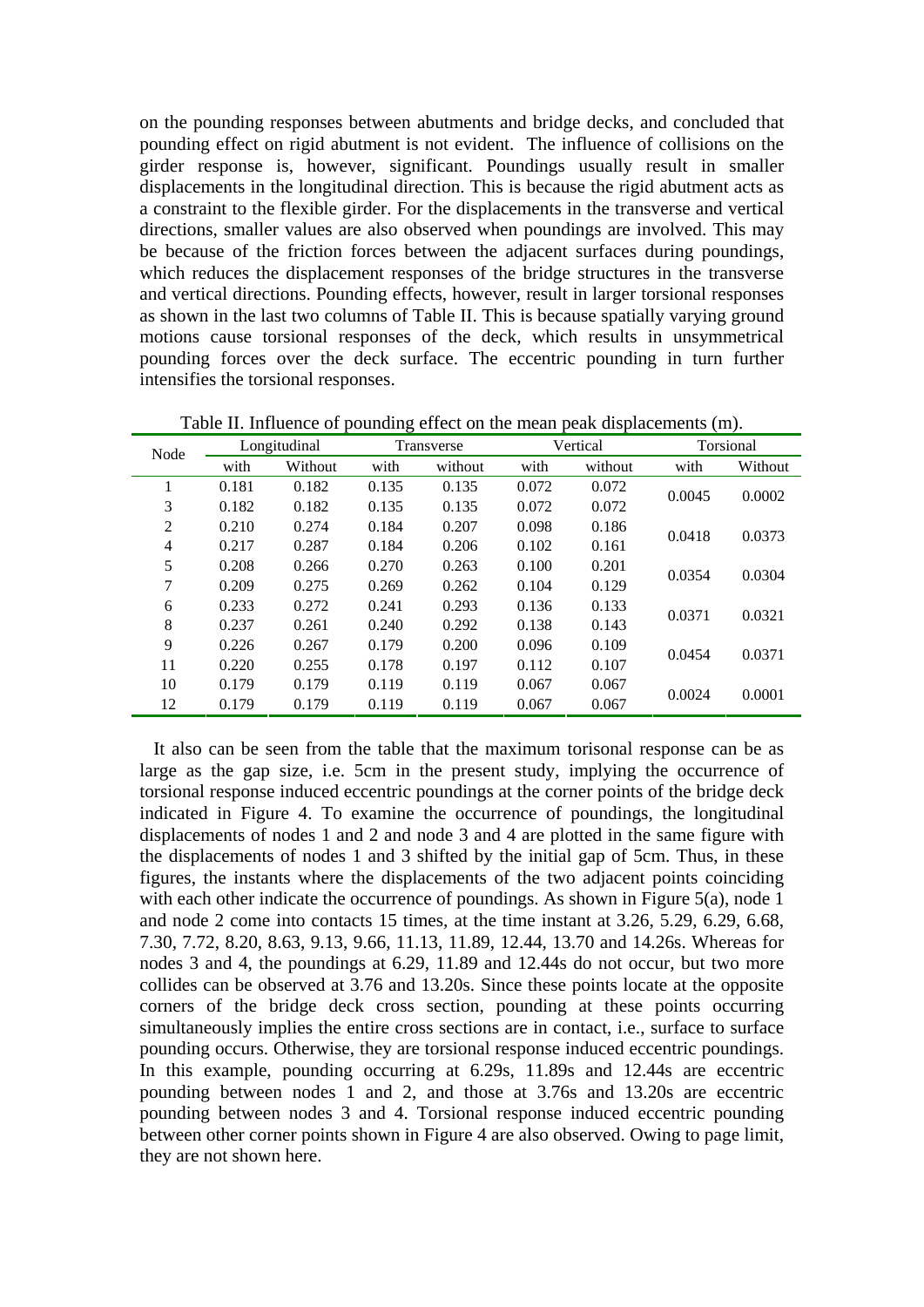By using the traditional lumped-mass model or beam-column element model, the differences of the stress on the entire contact surface can not be obtained. However, the use of 3D finite element model allows a more detailed prediction of the largest stresses and its locations, where earthquake-induced damage may occur. Figure 6 shows the stress distributions in the longitudinal direction at the left abutment with and without pounding effect at  $t=6.27$ s. This time instant is selected because the resultant pounding force reaches the maximum value. As shown in Figure 6(a), the maximum longitudinal stress at the bottom outside corner of the bridge girder reaches around 90MPa. This value is much larger than the compressive strength of concrete, which is usually 30-65MPa for impact loading [18], thus concrete damage are expected. These results are consistent with the observations in the past major earthquakes, in which the damage around the corners of the structure were usually the most serious. Compared with Figure 6(b), it is obvious that pounding effect significantly increases the intensity of longitudinal stresses.



Figure 5. Longitudinal displacements of different nodes with pounding effects (a) nodes 1 and 2 and (b) nodes 3 and 4.



Figure 6. Stresses in the longitudinal direction at left abutment when  $t=6.27s$ (a) with pounding and (b) without pounding (unit: Pa)

#### **4. Conclusions**

Based on a detailed 3D finite element model, the earthquake-induced pounding responses between adjacent components of a two-span simply-supported bridge structure located at a canyon site are studied in the present paper. It is found that a